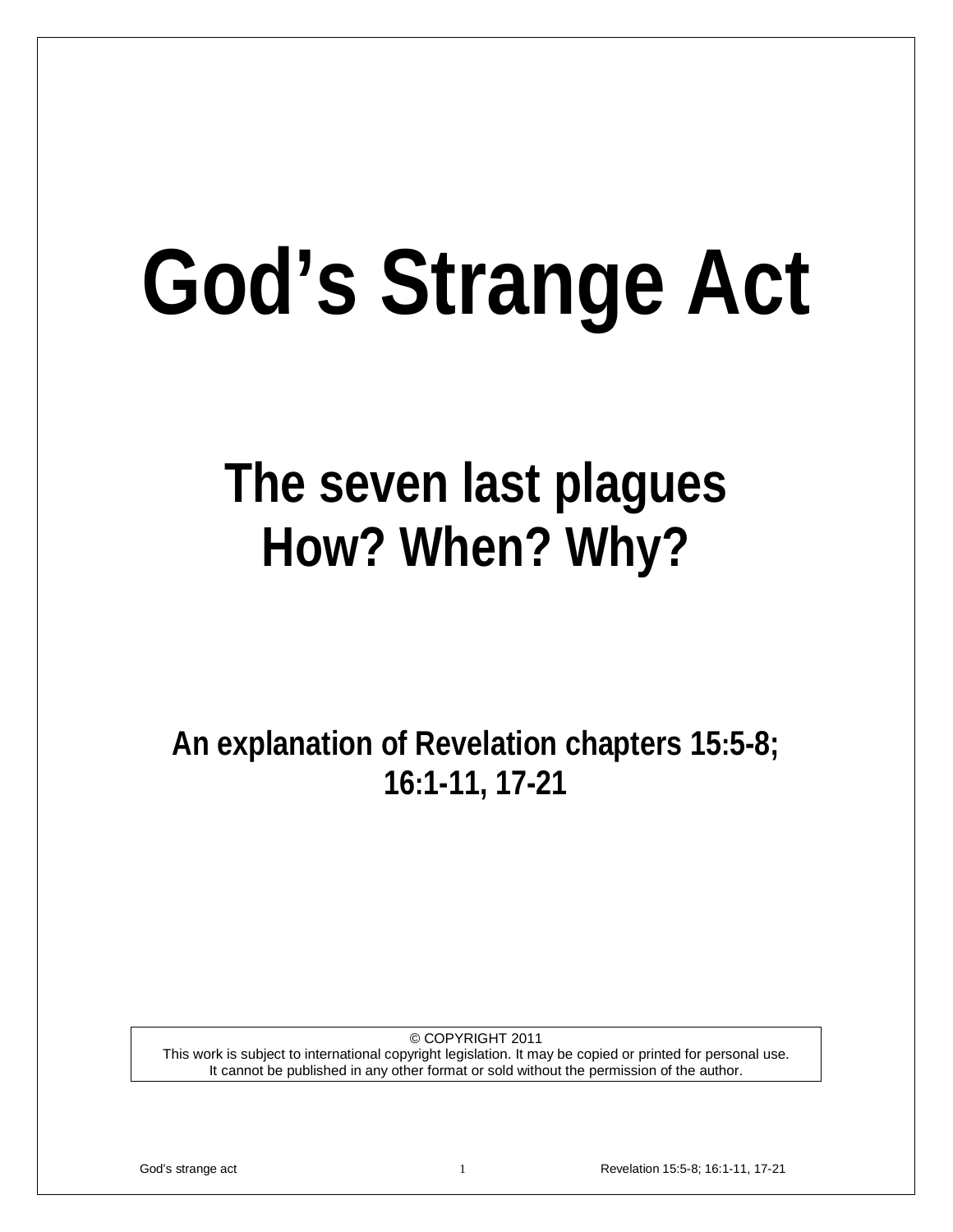# Contents

<span id="page-1-0"></span>

| 20 |
|----|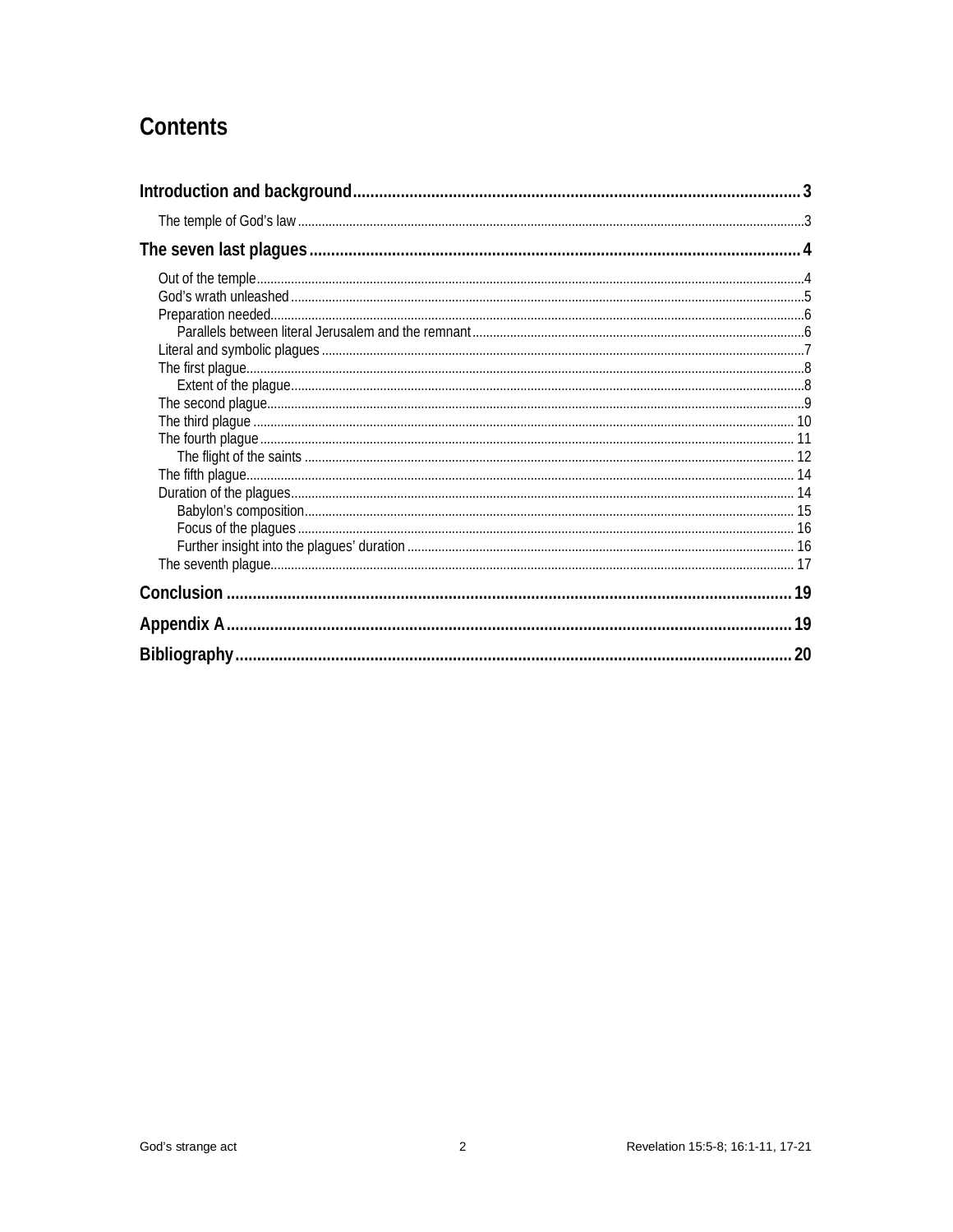# **Introduction and background**

The introduction and background to the pouring out of the seven last plagues commences with Revelation 15:5.

#### *After these things I looked, and behold…*

This expression designates a new section or chapter. The prophet once again employs the principle of *repetition and enlargement* to emphasize his main points.

#### <span id="page-2-0"></span>**The temple of God's law**

#### *…the temple of the tabernacle of the testimony in heaven was opened. Revelation 15:5*

The book of Revelation is comprised primarily of a series of scenes inside the temple. While Revelation 14:14 -20 revealed Jesus Christ beyond the temple seated on the white cloud, God the Father still presides in the temple and the judgments continue to be initiated from within that temple. This activity within the temple occurs while Jesus is about to come to earth to take possession of His kingdom. Note the unusual description of the temple as *the temple of the tabernacle of the testimony in heaven*.

Retribution upon the unsaved emanates from the temple just as the plague-angels emerge from there in like manner.

The term *tabernacle of the testimony* is used in only one other place in the New Testament.

*…the tabernacle of witness in the wilderness... Acts 7:44*

*…the tent of the testimony…* (NEB)

This term is derived from the Old Testament where it refers to the Ten Commandments, which comprise God's great moral law. $^{\rm 1}$  $^{\rm 1}$  $^{\rm 1}$ 

A law is always a revelation of the lawgiver. The Ten Commandments are called a *testimony* or *witness* because they are a revelation and authentication of the person, the character and nature of God. One author has said:

#### *The law is a transcript of God's character.*[2](#page-2-2)

The expression *the temple of the tabernacle and the testimony* means it is the temple of God's law: Heaven declares its high estimation of the law. It is significant that seventy years after Calvary, John the Revelator declares that the eternal temple, where the Most High reigns, the hub of the universe, that 'structure' containing the eternal throne, is the *temple…of the testimony***:** the Temple of the Divine Law. This confirms that God's eternal law is the foundation of His throne and government.

*Righteousness and justice are the foundation of Your throne… Psalm 89:14*

<span id="page-2-1"></span><sup>1</sup> See Exodus 31:18; 32:15-16; 25:16; Numbers 17:7- 8, 10.

<span id="page-2-2"></span><sup>2</sup> Ellen G. White, *The Great Controversy* (Mountain View, CA.: Pacific Press Publishing Assn., 1898) 467.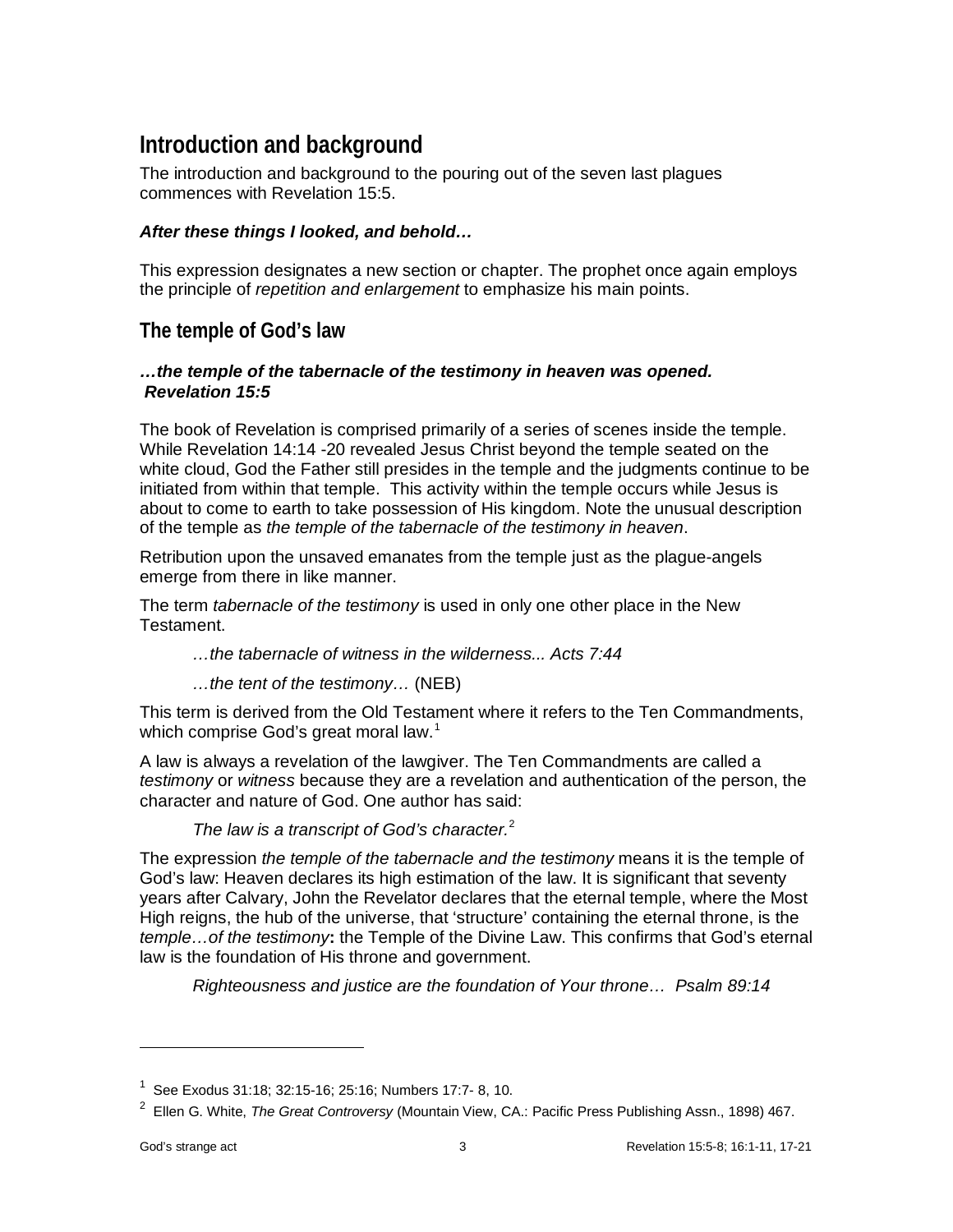The Psalmist writes again about this righteousness which is the basis of God's government:

#### *…all Your commandments are righteousness. Psalm 119:172*

The message which we must take from this introduction to the plagues is that it is rebellion against God's law that has brought about this outpouring of Divine wrath.

*…the law brings about wrath... Romans 4:15*

*…the law inflicts punishment…* (Weymouth)

God's justice and punishment are not the result of caprice, emotion or anger but are based on righteous principles found in His divine law. In His amazing mercy God provided atonement for all who have broken the law so that all might escape its fearful penalty. However once the day of salvation ends, atonement is no longer available. The law will now take its course. All who have spurned the mercy of God will face the consequences of their actions.

### <span id="page-3-0"></span>**The seven last plagues**

#### <span id="page-3-1"></span>**Out of the temple**

#### *And out of the temple came the seven angels having the seven plagues...*

God's retribution falls on those who worship the beast and his image in defiance of God's requirements. As noted above, this retribution originates from within the temple. While this may appear incongruous to those who believe in a loving God, the psalmist gives us a clue to its significance.

*For I was envious….when I saw the prosperity of the wicked… Until I went into the sanctuary* (temple) *of God; then I understood their end. Psalm 73:3,17*

These plagues are not the result of natural forces; rather they are dictated by God and overseen by Christ and the angels. It is in the heavenly temple that the judgments of God are determined.

*he himself shall also drink of the wine of the wrath of God, which is poured out full strength.… He shall be tormented… in the presence of the holy angels and in the presence of the Lamb. Revelation 14:10*

#### *…clothed in pure white linen and having their chests girded with golden bands. v6*

This is reminiscent of the priests' attire in the earthly temple. The garments of the plague-angels represent purity of motive because their work is just and righteous.

#### *Then one of the four living creatures gave to the seven angels seven golden bowls full of the wrath of God… v7*

The *living creatures,* the cherubim, are associated with God's throne. Their tasks appear to involve administrative duties.<sup>[3](#page-3-2)</sup> This includes the administration of justice because the

<span id="page-3-2"></span><sup>3</sup> AP Cooke, *A Glimpse of God on His Throne* (Sydney: Self published, 2010)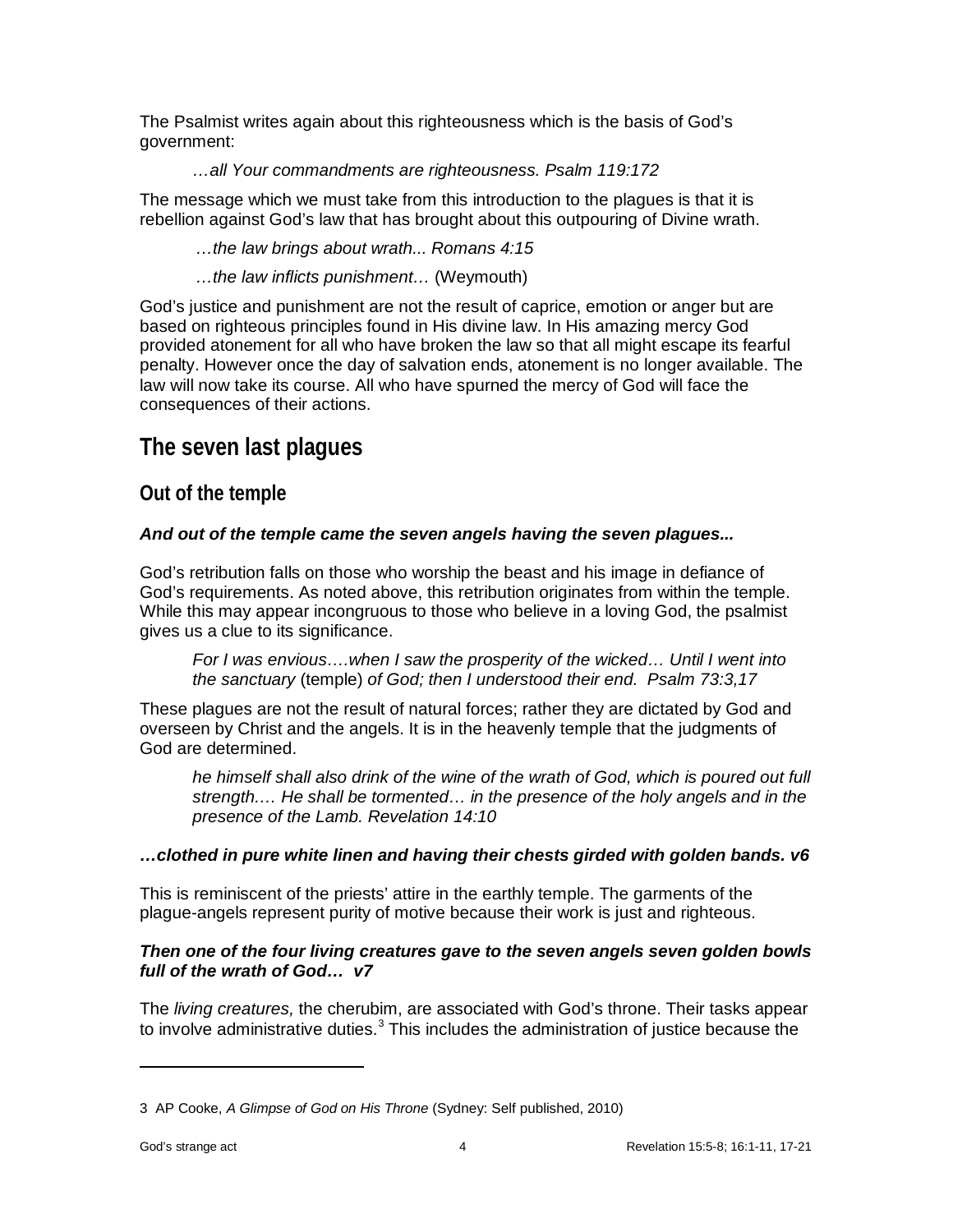Father is not autocratic and heavenly beings share in the ultimate responsibility of what is to occur.

#### <span id="page-4-0"></span>**God's wrath unleashed**

#### *The temple was filled with smoke from the glory of God and from His power…*

In Revelation two kinds of smoke are identified within the heavenly temple. There is the smoke of the incense which mingles with the prayers of the saints (Revelation 8:3-4) and there is the smoke of God's glory and power. Isaiah the prophet saw smoke in vision when he was shown the Lord upon His throne.

#### *…the house was filled with smoke. Isaiah 6:4*

God's presence at Mount Sinai was swathed in smoke.

*Now Mount Sinai was completely in smoke, because the Lord descended upon it in fire. Its smoke ascended like the smoke of a furnace, and the whole mount quaked greatly. Exodus 19:18*

Scripture also speaks of *the fire of God's jealousy* (2 Corinthians 11:2). This is Godly jealousy, demonstrated when the Most High is bathed in everlasting fire*.* 

*For our God is a consuming fire. Hebrews 12:29*

#### *…and no one was able to enter into the temple till the seven plagues of the seven angels were completed. v8*

Here we are given a glimpse of the awfulness of God's wrath. It is so fearful that not even an angel can remain in His presence.

*It is a fearful thing to fall into the hands of the living God. Hebrews 10:31*

*Knowing therefore the terror of the Lord, we persuade men... 2 Corinthians 5:11*

The recipients of God's wrath are those who reject the three angels' messages of Revelation 14:6-12. This is a fearful warning which reinforces the critical importance of those three messages.

*…and no one was able to enter into the temple…*

Currently there is a man in the temple - *the man Christ Jesus* - the *one mediator between God and men* (2 Timothy 2:5). However, once the plagues commence, no one will stand between the guilty and the God they have offended because Christ's intercession will have ceased. This also applies to the work of the Holy Spirit, our spiritual intercessor on earth, who will have withdrawn from the earth. At present

*…the Spirit Himself makes intercession for us with groanings which cannot be uttered. Romans 8:26* 

While Jesus intercedes before God, the Holy Spirit will be freely available.

*And I will pray the Father, and he will give you another Helper, that He may abide with you forever. John 14:16*

However, God warns:

*…My Spirit shall not strive with man forever…. Genesis 6:3*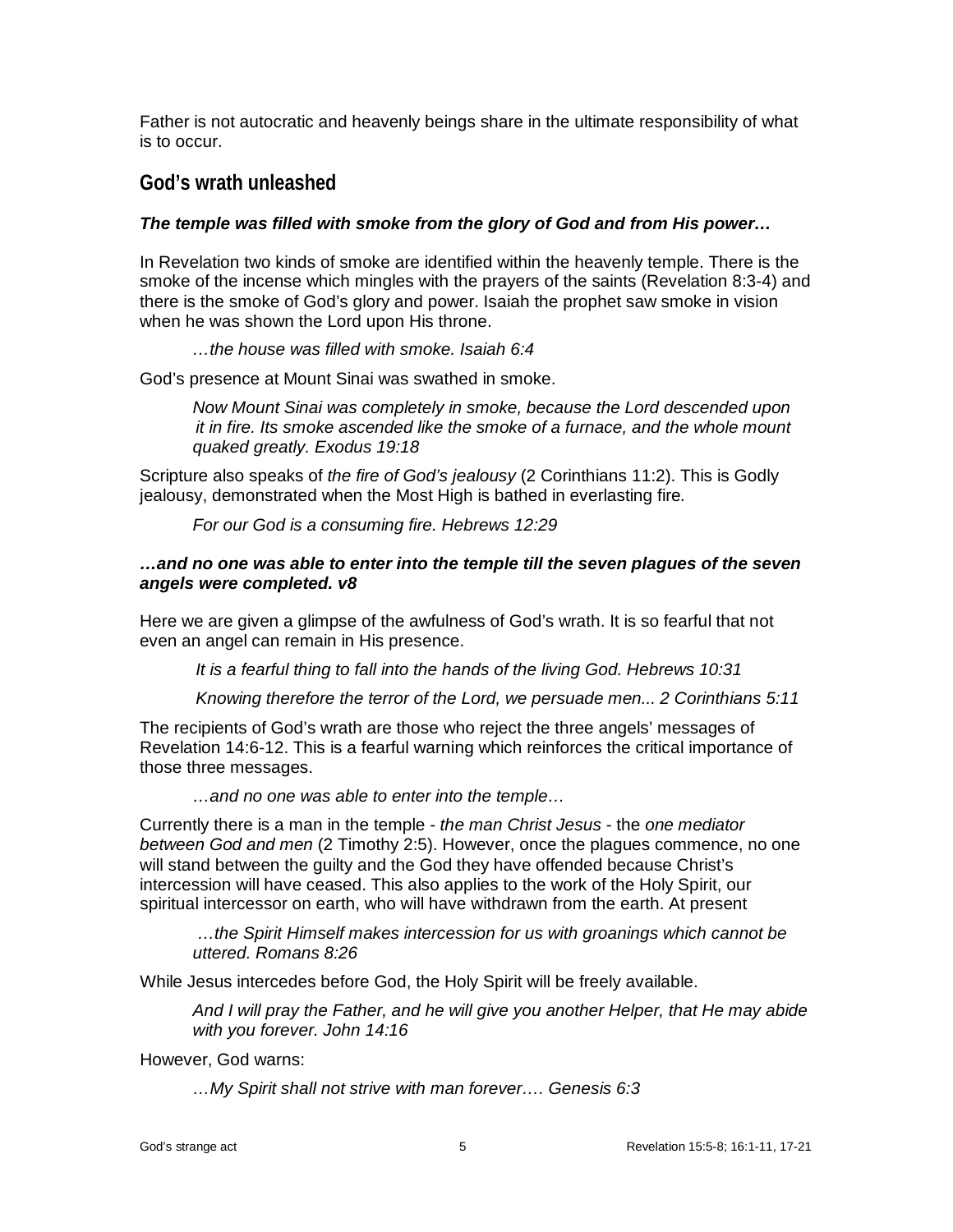Consequently, at the close of earth's probation divine restraint, will be withdrawn and the human race will be under Satan's complete control. At that time, the prediction that *in the last days perilous times shall come,* will have been completely fulfilled (2 Timothy 3:1).

One author describes this eventuality thus:

*The Spirit of God, persistently resisted, has been at last withdrawn. Unsheltered by divine grace, they* (the unsaved) *have no protection from the wicked one. Satan will then plunge the inhabitants of the earth into one great, final trouble. As the angels of God cease to hold in check the fierce winds of human passion, all the elements of strife will be let loose. The whole world will be involved in ruin more terrible than that which came upon Jerusalem of old.*[4](#page-5-2)

#### <span id="page-5-0"></span>**Preparation needed**

Scripture reveals that preparation for the pouring out of the seven last plagues is essential for God's people. This is foreshadowed in Christ's prediction of the destruction of old Jerusalem:

*Therefore when you see the abomination of desolation, spoken of by Daniel the prophet, standing in the holy place…. Matthew 24:15*

The *holy place* was the area of ground which extended several furlongs outside of Jerusalem's wall.<sup>[5](#page-5-3)</sup> This prediction referred to the armies of Imperial Rome which would besiege Jerusalem and destroy it (Luke 21:20-24). What literal Rome did to literal Jerusalem is typical of what spiritual Rome (the Papacy) will endeavor to do to spiritual Jerusalem (the true church). The instructions which Jesus gave, recorded in Matthew Chapter 24, also have an application to the Church now.

#### <span id="page-5-1"></span>**Parallels between literal Jerusalem and the remnant**

| Literal Jerusalem                                                                                                                                                                                                                                   | The remnant (spiritual Jerusalem)                                                                                                                                           |
|-----------------------------------------------------------------------------------------------------------------------------------------------------------------------------------------------------------------------------------------------------|-----------------------------------------------------------------------------------------------------------------------------------------------------------------------------|
| 1. Literal Rome invaded literal Jerusalem                                                                                                                                                                                                           | Spiritual Rome will invade spiritual Jerusalem - the<br>Remnant.                                                                                                            |
| 2. Then let those who are in Judea flee to the<br>mountains. Matthew 24:16                                                                                                                                                                          | The saints are also to leave the large cities and<br>later to flee to the mountains. Isaiah 33:14-17                                                                        |
| 3. Let him who is on the house top not come<br>down to take anything out of his house (ie, take the<br>outside stairway from rooftop to ground) v17<br>And let him who is in the field not go back to get his<br><i>clothes</i> (immediate flight). | When the sign is given, the saints must take flight<br>immediately otherwise they will be caught and<br>imprisoned.                                                         |
| 4. Woe to those who are pregnant and to those with<br>nursing babies in those days. v19                                                                                                                                                             | A warning to the saints to cease multiplying when<br>the end is near. The time of trouble will be too great<br>an ordeal for those who are pregnant or who have<br>infants. |
| 5. Pray that your flight may not be in winter or on<br>the Sabbath. v20 (See Appendix A)                                                                                                                                                            | Likewise the saints will need to pray that the<br>weather will not be severe and also that they can<br>still honour the Sabbath at the time of their flight.                |

<span id="page-5-2"></span> $4$  Ellen G. White, 614.

<span id="page-5-3"></span> $<sup>5</sup>$  Ibid. 26.</sup>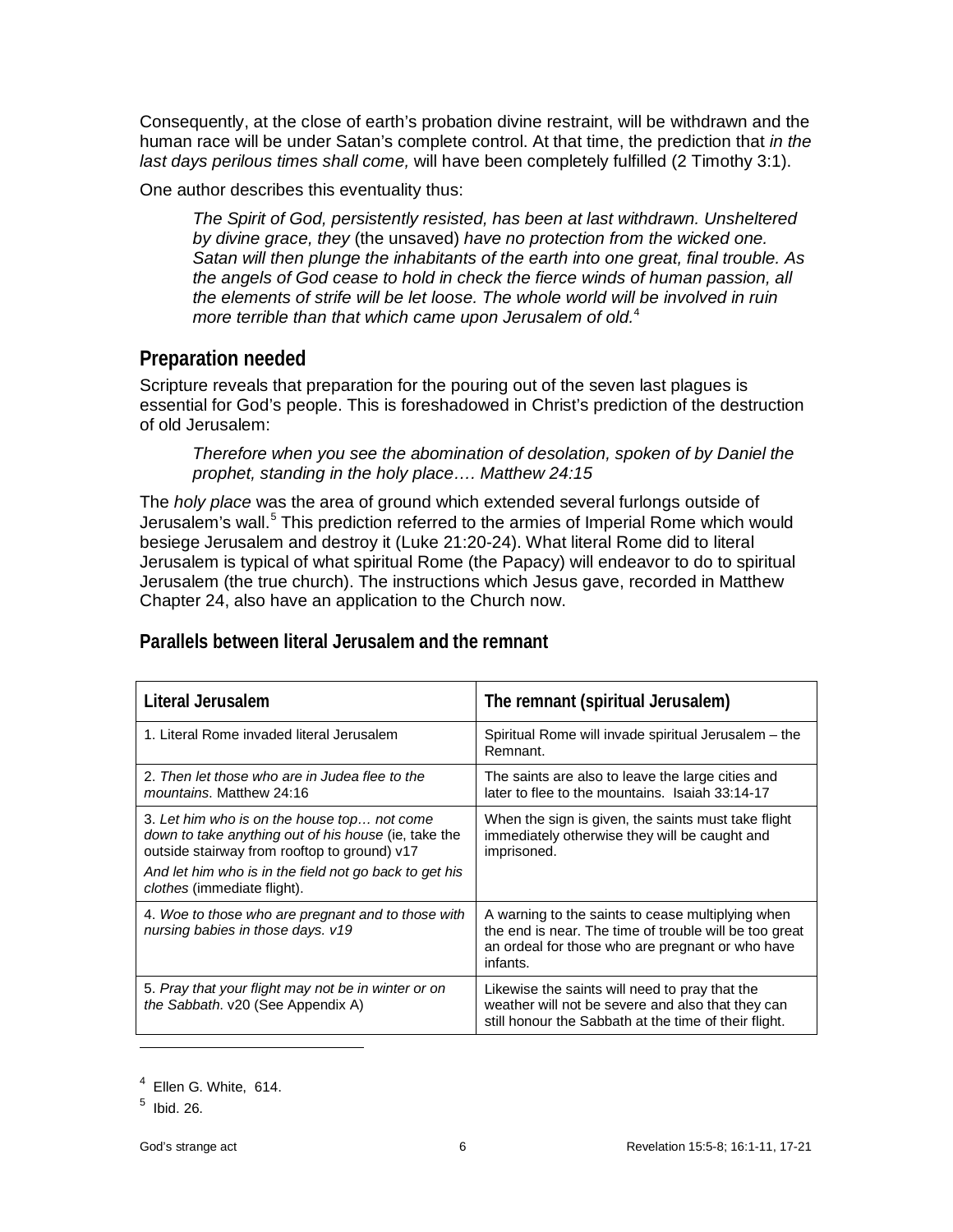The flight of the saints from the cities will be a blessing in disguise. While they will be compelled to forsake everything to survive amid the mountains and the wilderness regions, they will be separated from the rest of the population - from the unsaved - who have surrendered their allegiance to the beast and his image. Thus when the deadly plagues fall, being apart from the main population, the saints will escape most of the terrible effects of the judgments of God.

*The time is coming when large cities will be swept away and all should be warned of these coming judgments.[6](#page-6-1)*

#### *Then I heard a loud voice from the temple…*

The voice comes from the temple because that is where God is enthroned. The plagues are under His direction. God is in control: this is an assurance to the saints.

The notion of a loving God inflicting of the seven last plagues on humanity raises questions in the minds of many believers. The plagues involve suffering and pain and the taking of life where millions will perish. Some see this situation as God transgressing the principles of His own holy law. So is it God who punishes and kills, or is it something that Satan is rather *permitted* to do by God?

In addressing these issues we must begin with the assurance that God never transgresses His own law. This situation would be impossible because the Law is an expression of His very own nature. Created beings are forbidden to unlawfully take life because human life is not theirs to take. However in taking life God does not transgress His own law because all life is His to do with as He pleases. When Jesus reiterated the sixth commandment He stated:

#### *…You shall not murder… Matthew 19:18*

The situation is that while the sixth commandment refers to *murder*, God can lawfully take life because He granted that life in the first place. Ultimately, what must occur is that the Creator necessarily administers justice, otherwise He could be deemed to be unjust. The only conclusion that can be drawn is that God Himself is responsible for the administration of the plagues.

#### <span id="page-6-0"></span>**Literal and symbolic plagues**

The plagues are poured out upon six entities – the earth, sea, waters, sun, atmosphere and peoples of the planet.

Consistency would normally require that all seven plagues be understood as either completely literal or entirely symbolic. However, most commentators agree that six of these plagues are to be considered literal while one is symbolic. The sixth plague, which refers to the *drying up of the Euphrates*, is usually interpreted symbolically.

It is interesting to notice, however, that in the seven seals prediction of Revelation Chapter 6 and 8:1, six of the seals are symbolic while one, - the sixth - is literal. Likewise, in the seven trumpets prediction six are symbolic while one - the seventh - is literal. Here, however, in the prediction of the seven last plagues, six are literal while the

<span id="page-6-1"></span><sup>6</sup> Ellen G White, *Evangelism* (Washington DC: Review and Herald Publishing Assn, 1946) 29.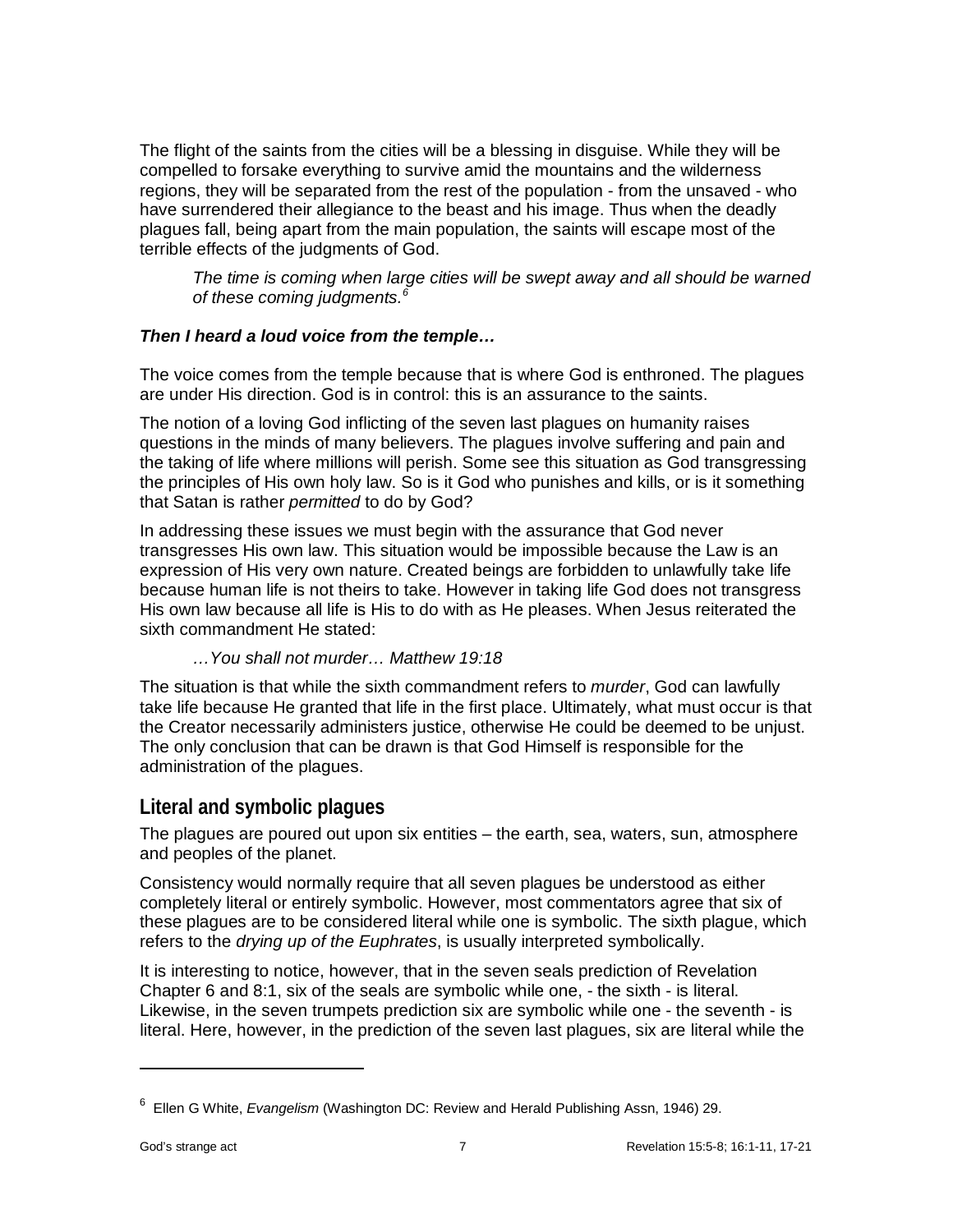sixth is symbolic. There is no clear explanation for this apparent inconsistency, but it should be remembered that Jesus often spoke in parables (Matthew 13:10 -17). It is not surprising, then, that God deliberately hides the truth from the insincere while only the dedicated searcher will find it (Matthew 7:6-8).

Fortunately there is a principle which can inform us as to why only the sixth plague must be applied symbolically.

Six of the plagues are based upon the Old Testament description of the plagues of Egypt, when God punished that nation and delivered His people Israel. In the book of Revelation whatever pertains to Egypt is applied in a literal sense. The sixth plague is based on the Old Testament description of the punishment that fell on ancient Babylon, allowing literal Israel to be delivered from Babylonian captivity. In Revelation anything which pertains to Babylon has a symbolic, spiritual application.

#### <span id="page-7-0"></span>**The first plague**

#### *So the first went and poured out his bowl upon the earth, and a foul and loathsome sore…*

Other translations render this punishment as follows:

| A loathsome and painful sore   | <b>TCNY</b>         |
|--------------------------------|---------------------|
| A foul and painful sore        | <b>Amplified NT</b> |
| A severe and malignant sore    | Lam                 |
| A loathsome and malignant sore | <b>Phillips</b>     |
| A foul and malignant sore      | <b>NEB</b>          |
| A terrible and painful sore    | GNB                 |

The Greek word is *helkos* which means *ulcer, a suppurating wound*. The Septuagint uses the same word when referring to the boils of one of the Egyptian plagues (Exodus 9:9-10).

So severe is the continuous pain of these sores that during the fifth plague Scripture declares *they gnawed their tongues because of pain*. Pain-killing drugs will be either useless or non-existent. Nothing will bring relief. This plague specifically

#### *…came upon the men who had the mark of the beast and those who worshipped his image. Revelation 16:2*

This description is reminiscent of the third angel's message and its terrible warning. Revelation Chapter 16 depicts its fulfillment. It is a reminder to us that God means what He says, and this passage makes clear the importance of the third angel's message.

#### <span id="page-7-1"></span>**Extent of the plague**

This plague cannot be a localized plague. It must be a worldwide blight because as we have already learned the mark of the beast will be world-wide:

*…all the world marveled and followed after the beast. Revelation 13:3*

*All who dwell on the earth will worship him… Revelation 13:8*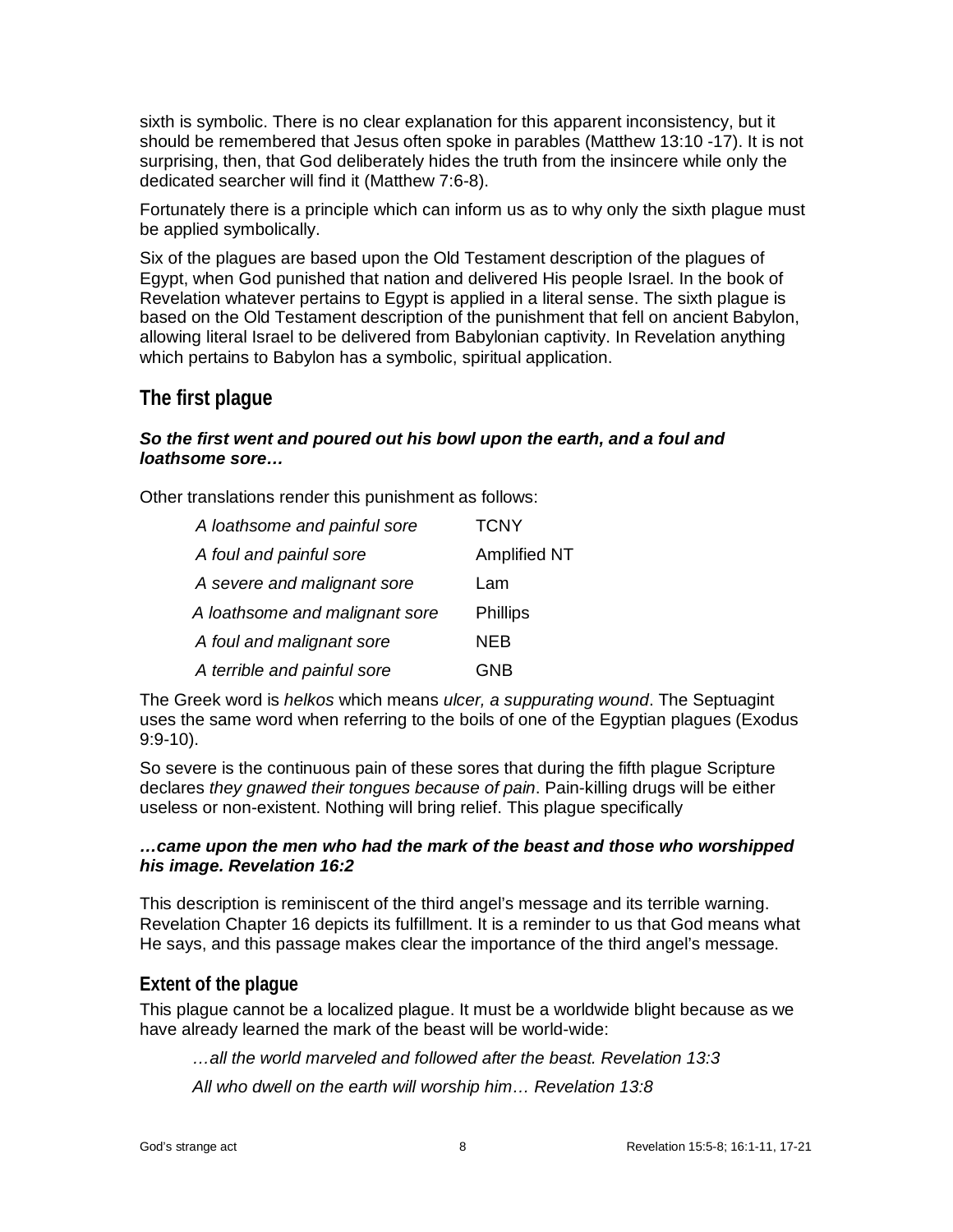There are authoritative statements which maintain that the first plague will be universal. We must therefore reconcile these with the following other statements:

*This plague will not be universal.*[7](#page-8-1)

*The plagues are not universal or the inhabitants would be wholly cut off, yet they will be the most awful scourge that has been known to mortals.*[8](#page-8-2)

We need to understand the meaning of the term *universal*. We find that it means:

*The whole or the whole of created things, applicable to every member of a genus.* [9](#page-8-3)

This serves to clarify the issue. The plagues will not fall on every member of the human race. They fall only on those who have rejected Christ. They do not fall upon

*…those who keep the commandments of God and have the testimony of Jesus Christ. Revelation 12:17*

The three angels' messages go *to every nation, kindred, tongue and people* and this means it goes to the whole world. The plagues then must also be worldwide but not universal. There is a distinct difference between the terms *universal* and *worldwide*. As the author who used the term *universal* has written:

*The people of every country on the globe will be led to follow her* (America's) *example* (in enforcing the mark of the beast). *[10](#page-8-4)*

#### <span id="page-8-0"></span>**The second plague**

#### *Then the second angel poured out his bowl upon the sea; and it became blood as of a dead man; and every living creature in the sea died. Revelation 16:3*

The second plague affects the world's oceans when they will become *blood.* We cannot be sure how this plague will manifest itself, that is, whether in fact the oceans will coagulate like blood. The inference is that the sea will become poisonous, putrid and deadly. The waters which turned to blood in the plague upon Egypt did not coagulate, yet became so poisonous that all the fish therein died (Exodus 7:17-20). This plague will affect the waters similarly.

To place all this in context, it is a medical fact that great care is required while conducting autopsies because the blood of a dead person can be toxic. When we contemplate the vast amount of life in the oceans we can understand what a horrendous calamity this will prove to be. Dead sea-life by the multiplied billions will be washed ashore; layer upon layer will lie along the coasts and clog the estuaries. Not only will the harbors, river mouths and beaches be choked with rotting sea life, but the overpowering stench will pollute the air for kilometers and make breathing a misery.

<span id="page-8-1"></span><sup>7</sup> F.D.Nichol, ed. *Seventh-Day Adventist Bible Commentary* (Washington DC: Review and Herald Publishing Assn, 1957), 7:840.

 $<sup>8</sup>$  Ellen G. White, 628.</sup>

<span id="page-8-3"></span><span id="page-8-2"></span><sup>&</sup>lt;sup>9</sup> "The Universal Dictionary of the English Language", in Edited by Henry C Wylde, (Oxford: Routledge, 1960),

<span id="page-8-4"></span><sup>10</sup> Ellen G. White, *Testimonies to the Church* (Mountain View, CA: Pacific Press Publishing Assn., 1948) 6:18.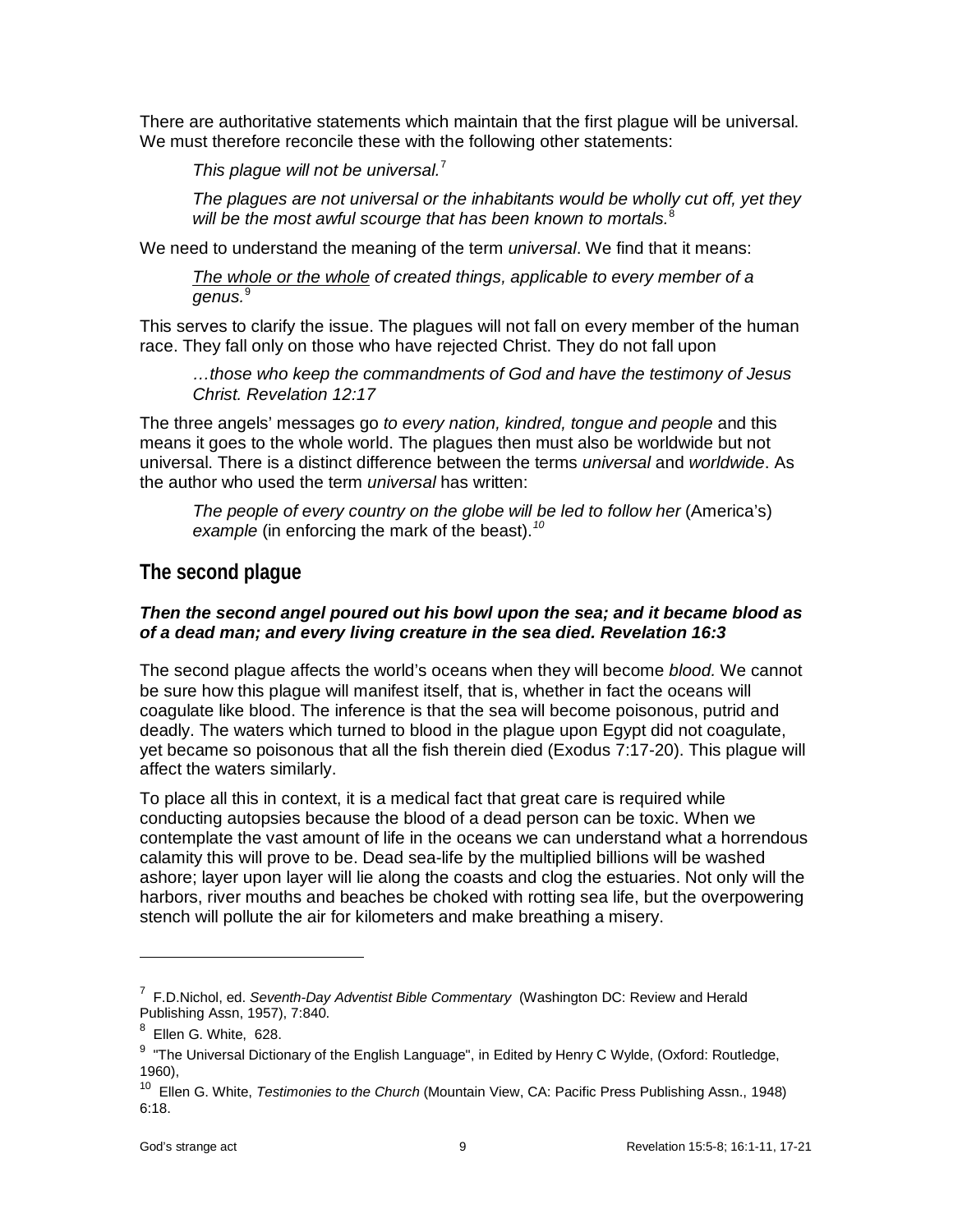Two examples of such an occurrence have occurred on a small local scale off the coast of Florida, as reported by the United States Admiralty and published by *Australian Associated Press* (AAP)*. 'Red Tide' Reappears*

*FORT MEYERS (Florida), Tuesday (AAP). The reappearance of a 'red tide', which experts say is caused by tiny sea organisms known as 'gymnodinium', has been reported by commercial fishermen in waters off the Gulf coast. Dead deepsea fish are stated to be strewn along the beaches. One fisherman is reported to have been rendered unconscious by fumes given off by the organisms. Bulldozers were required to clear beaches of dead fish when the reddish waters were last reported in January.[11](#page-9-1)*

The AAP report says that the red tide has reappeared*.* Its first appearance is detailed in United States Admiralty records kept in Washington, DC. At that time the extent of the strange occurrence was an area of water off the Florida coast five hundred kilometers long and seventy kilometers wide. All the fish in this area of ocean died and the water had the appearance of blood, having a poisonous effect on sea-life.<sup>[12](#page-9-2)</sup>

As with the first plague, the second plague will not be universal, but it will be world-wide because

*…all the nations have drunk of the wine of the wrath of her fornication... Revelation 18:3*

It follows therefore that the unsaved of all nations will be subject to this punishment meted out by heaven.

#### <span id="page-9-0"></span>**The third plague**

#### *Then the third angel poured out his bowl on the rivers and the springs of water and they became blood. Revelation 16:4*

In a few short words the third catastrophe is described. All the drinking water of the world becomes *blood*. However it will not be *as the blood of a dead man,* which is toxic, it will more likely be like blood in both appearance and odour. In other words, all of the waters of the streams will become undrinkable. Again, this plague is based on an Egyptian plague which was described as follows:

*Stretch out your hand over the waters of Egypt, over their streams, over their rivers, over their ponds, and over all their pools of water, that they may become blood. Exodus 7:19*

The result of the third plague is that all the activities for which we use water will be impossible. All potable water will be red and repulsive and the natural reaction of the population will be to refuse to drink it. However the fourth plague will compel them to drink.

<span id="page-9-1"></span><sup>11</sup> Quoted in *The Mercury* (Hobart), Wednesday 25, June 1947.

<span id="page-9-2"></span><sup>12</sup> Ellen G. White, *The Great Controversy* 628-629.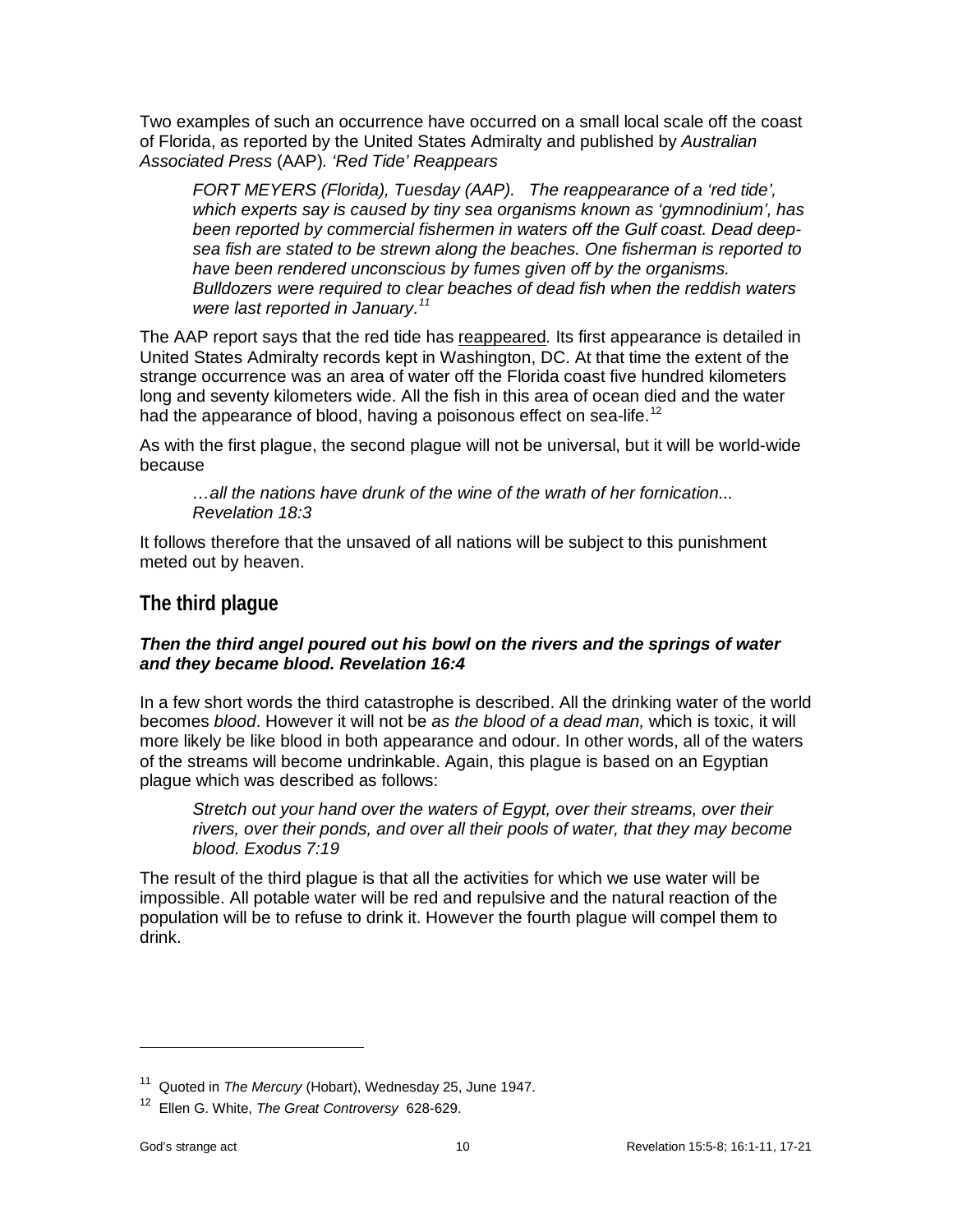#### <span id="page-10-0"></span>**The fourth plague**

#### *Then the fourth angel poured out his bowl upon the sun, and power was given to him to scorch men with fire. And men were scorched with great heat. v8-9*

This passage is depicting an intense heat wave. It is possible at this time that the sources of power will be inoperative and refrigeration and air conditioning unavailable. The natural and desperate response of the population will be a need for fluids to quell a raging thirst. However, regardless of the nature of the form of the liquid available, it will be blood-red, foul-smelling and repulsive. Yet because of the unrelenting, inescapable heat, people will be compelled to drink.

At this present time we can resort to the beach for relief from the heat of scorching summer weather, however near the close of history the shorelines of all continents and islands will be heaped with vast masses of rotting flesh and the accompanying stench of decay. To add to their torment forest fires will add to the heat and prevent people seeking coolness in the shade of the outdoors.

*…the day of the Lord is at hand; it shall come as destruction from the Almighty… fire has devoured the open pastures… the water brooks are dried up… Joel 1:15-20*

No doubt this plague will destroy the food supplies of the world. Crops will fail resulting in a famine which will afflict the world as never before.

*The wicked are dying from hunger and pestilence. There shall be many dead bodies in every place, they shall cast them forth with silence.*[13](#page-10-1)

This is a scene of horror, agony and torture. Each plague exacerbates the situation. Does this scene depict a God of vindictive cruelty? Why torment the unsaved if they have already forfeited eternal life? Do these plagues vindicate Satan's claims about God being unjust and vengeful?

This is what Scripture describes as God's *strange* or *unusual* work.

*For the Lord will rise up as at Mount Perazim, He will be angry as in the valley of Gibeon - that He may do His work, His awesome work; and bring to pass His act, His unusual act. Isaiah 28:21*

Scripture records a few isolated instances of God's wrath falling in a limited fashion upon sinners. However during these plagues God's wrath is awe-inspiring and fearful. God's wrath will be exhibited in the seven last plagues as never before.

The last generation of humans will be the generation that will have been given more opportunities, more privileges and more enlightenment than any other generation in history. Their rejection of truth and their persecution of the righteous that live amongst them will make them the most deserving of Divine punishment of any generation in all of history.

Notice the verdict of the unfallen beings who will witness the terrible scenes.

<span id="page-10-1"></span><sup>&</sup>lt;sup>13</sup> Ibid 628, 629.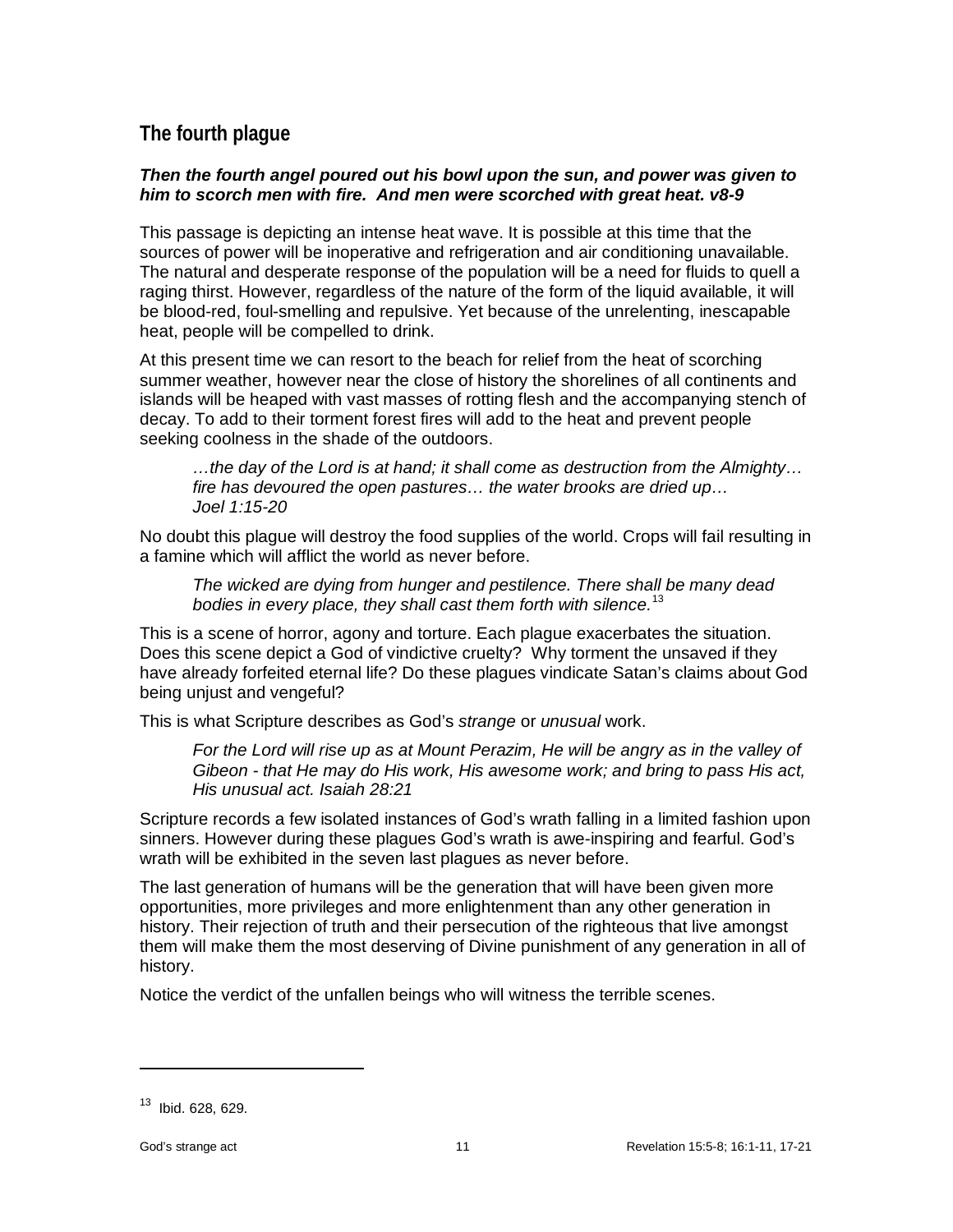*And I heard the angel of the waters saying, "You are righteous, O Lord, the One who is and who was and who is to be, because You have judged these things. For they have shed the blood of saints and prophets, and You have given them blood to drink. For it is their just due." And I heard another from the altar saying, "Even so, Lord God Almighty, true and righteous are Your judgments." Revelation 16:5-7*

The blood of God's people will be shed in the coming time of trouble, but only prior to the close of probation. After probation closes none of the saints will suffer martyrdom or death. This is because martyrdoms are only permitted by God for the purpose of witness, to convince those who view the martyr's stand for the truth of God and to lead them also to Christ. After the close of probation no one remains to be convinced. All have made their final decision and the day of salvation has ended. Further martyrdoms, consequently, would be pointless.

At this time *Michael* (Christ) delivers His people (Daniel 12:1). However, the death decree is issued and a world-wide attempt is made to rid the earth of righteous dissent.

*He was granted power to give breath to the image of the beast, that the image of the beast should both speak and cause as many as would not worship the image of the beast to be killed. Revelation 13:15*

While the unsaved will not be permitted to take the lives of the saints after the close of probation, God will nevertheless regard their intention to kill the saints as seriously as if they had achieved their nefarious aim.

By condemning the people of God to death they have as truly incurred the guilt of *their blood, as if it had been shed by their hands.*[14](#page-11-1)

These plagues have demonstrated God's justice. Any individual or power that afflicts His faithful people is put on notice.

*…"Vengeance is Mine, I will repay," says the Lord… Hebrews 10:30*

The death decree against the saints will encompass all nations.

*Many of all nations and of all classes, high and low, rich and poor, black and white, will be cast into the most unjust and cruel bondage.*[15](#page-11-2)

*There will be, in different lands, a simultaneous movement… for their destruction.*[16](#page-11-3)

*Every country on the globe will be led to follow the example of the United States.* [17](#page-11-4)

On the basis of the statements above, therefore, the third and fourth plagues must also be worldwide.

#### <span id="page-11-0"></span>**The flight of the saints**

How will the saints fare amid the devastation of the plagues? The following statement reveals that they too will suffer some of the effects of the plagues.

<span id="page-11-1"></span><sup>14</sup> Ibid. 628.

<span id="page-11-2"></span> $15$  Ibid. 626

<span id="page-11-3"></span><sup>16</sup> Ellen G. White, *Testimonies to the Church* 6:18.

<span id="page-11-4"></span><sup>17</sup> Ellen G. White, *The Great Controversy* 635.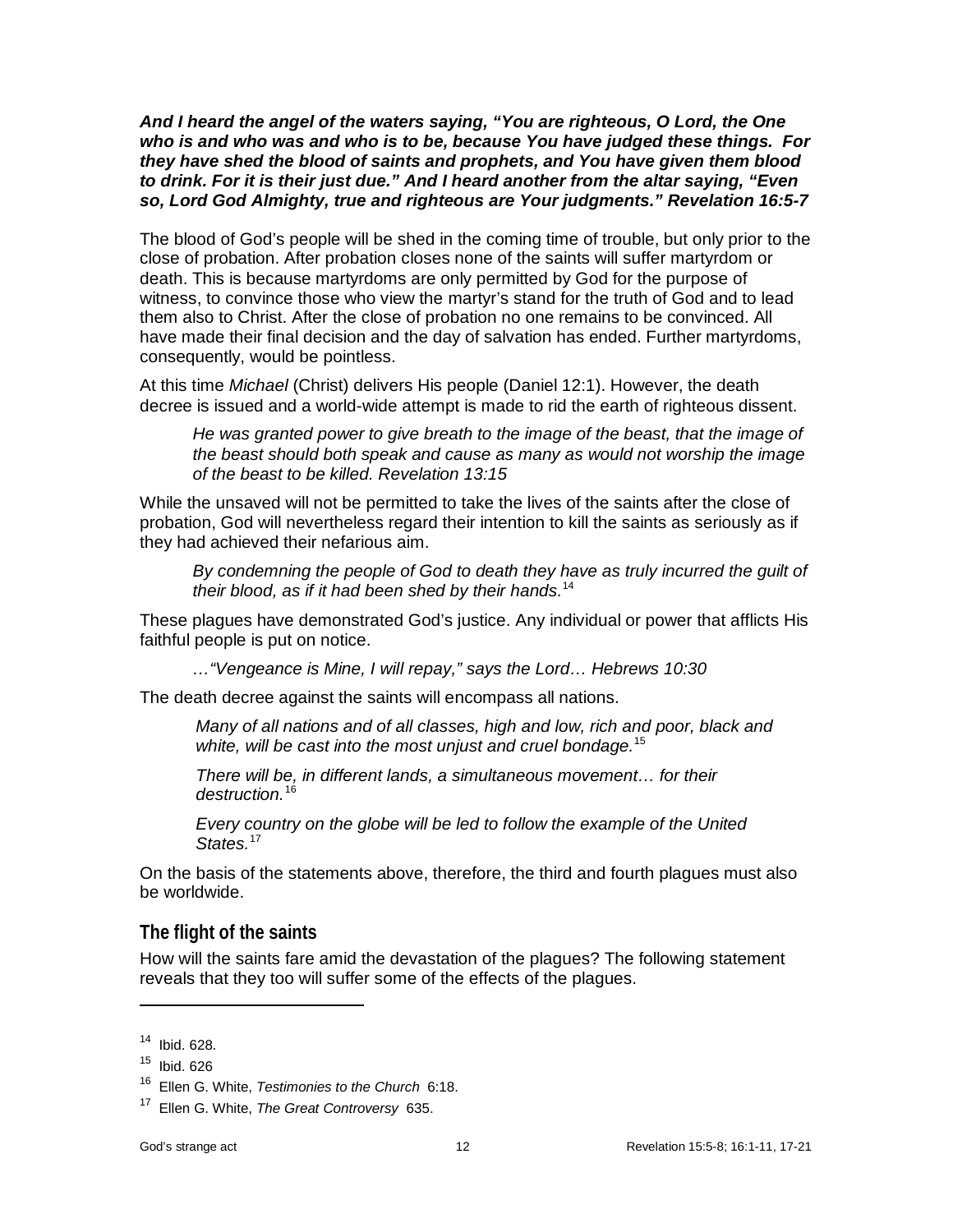*The people of God will not be free from suffering; but while persecuted and distressed, while they endure privation, and suffer for want of food, they will not be left to perish. That God who cared for Elijah will not pass by one of his selfsacrificing children. He who numbers the hairs of their head will care for them, and in time of famine they shall be satisfied.*[18](#page-12-0)

Various Scriptures reveal how God will succor his people during the plagues:

*The sinners in Zion are afraid; fearfulness has seized the hypocrites: "Who among us shall dwell with the devouring fire? Who among us shall dwell with everlasting burnings?" He who walks righteously and speaks uprightly, he who despises the gain of oppressions, who gestures with his hands, refusing bribes, who stops his ears from hearing of bloodshed, and shuts his eyes from seeing evil: he will dwell on high; his place of defense will be the fortress of rocks; bead will be given him, hi water will be sure. Your eyes will see the King in His beauty; they will see the land that is very far off. Isaiah 33:14-17*

The above Scripture reveals that the saints will find refuge in the *high places*, that is, in the mountain regions and in the wilderness.

*The poor and needy seek water, but there is none, their tongues fail for thirst. I, the LORD, will hear them; I, the God of Israel, will not forsake them. I will open rivers in desolate heights, and fountains in the midst of the valleys; I will make the wilderness a pool of water, and the dry land springs of water. Isaiah 41:17-18*

The ninety-first Psalm has been recognized as having a final application to the time of trouble which occurs during the seven last plagues.

*He who dwells in the secret place of the Most High shall abide under the shadow of the Almighty. I will say of the LORD, "He is my refuge and my fortress; My God, in Him I will trust." Surely He shall deliver you from the snare of the fowler and from the perilous pestilence. He shall cover you with His feathers, and under His wings you shall take refuge; His truth shall be your shield and buckler. You shall not be afraid of the terror by night, nor of the arrow that flies by day, nor of the pestilence that walks in darkness, nor of the destruction that lays waste at noonday. A thousand may fall at your side, and ten thousand at your right hand; but it shall not come near you. Only with your eyes shall you look, and see the reward of the wicked. Because you have made the LORD, who is my refuge, even the Most High, your dwelling place, no evil shall befall you, nor shall any plague come near your dwelling; for He shall give His angels charge over you, to keep you in all your ways. Psalm 91:1-11*

When all drinking water is as blood, it is possible that God will bring water from the rocks as he did for Israel in the Sinai wilderness. When there is no food and the saints face starvation, God may provide manna, just as he did long ago. Regardless, He will ensure the saints' survival: God will provide for His people in this terrible time.

<span id="page-12-0"></span><sup>18</sup> Ibid. 629.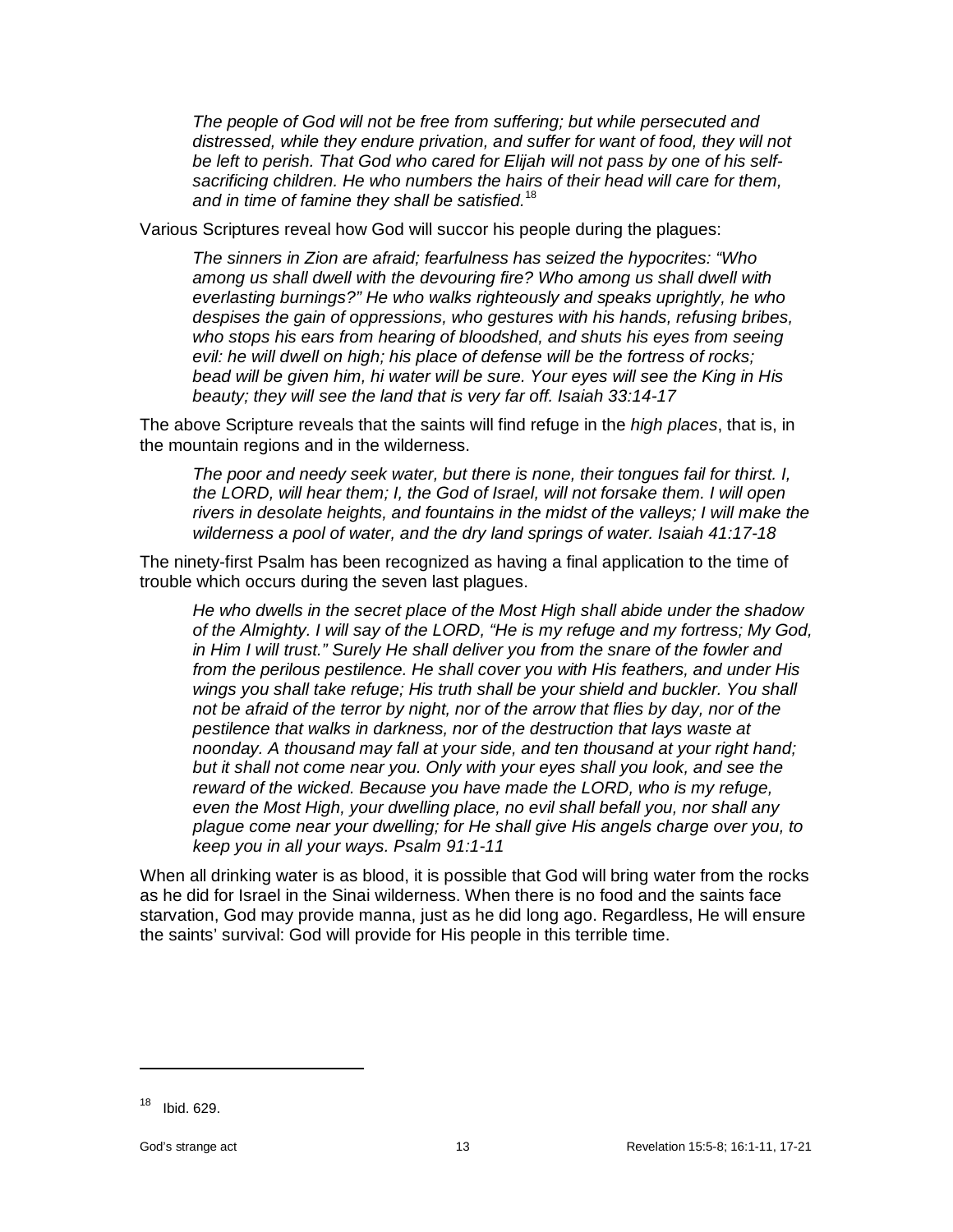#### <span id="page-13-0"></span>**The fifth plague**

#### *Then the fifth angel poured out his bowl on the throne of the beast, and his kingdom became full of darkness; and they gnawed their tongues because of the pain. Revelation 16:10*

The fifth plague is poured upon the *throne* - the control centre - of the beast. The result of this plague is comprehensive and oppressive darkness. Since the beast represents the Papacy the major focus must be upon the Vatican State. However the plague doesn't affect this small principality alone because the passage states that the beast's kingdom also becomes *full of darkness*. By this time the kingdom of the Papacy will have become worldwide:

*… all the world marveled and followed the beast. Revelation 13:3*

*All who dwell upon the earth will worship him, whose names have not been written in the Book of Life… Revelation 13:8*

The world has rejected the spiritual light of the Lamb and chosen instead the spiritual darkness of the beast, and now God grants them literal darkness. This means that the entire globe will be enshrouded by the blackness of the darkest night. This darkness will be so intense that nothing will be able to penetrate it. As the prophet Zephaniah declared:

*That day is a day of wrath, a day of trouble and distress, a day of devastation and desolation, a day of darkness and gloominess, a day of clouds and thick darkness. Zephaniah 1:15*

It is a darkness that will be felt as well as seen. This is the darkness of the Egyptian plague.

*Then the LORD said to Moses, "Stretch out your hand toward heaven, that there may be darkness over the land of Egypt, darkness which may even be felt." So Moses stretched out his hand toward heaven, and there was thick darkness in all the land of Egypt three days. Exodus 10:21-22*

In contrast to the previous plague where there was extreme heat and hunger and thirst, now there is extreme cold accompanying the hunger and thirst amid the impenetrable, terrifying darkness. With the sun's rays no longer evident, and with the resultant intense cold, the unsaved will experience terrible misery. All heating systems and power supplies will have failed and in the concentrated cold the deep, ulcerated sores that cover the bodies of the wicked will be so painful that *they will gnaw their tongues* in agony.

The wording of the original Greek indicates that the darkness is not short and swift, but prolonged for a period of time. This leads us to enquire as to the duration for the plagues.

#### <span id="page-13-1"></span>**Duration of the plagues**

When the purpose of the plagues is understood it is apparent that time must elapse for their purpose to be realized. On this basis the duration of the plagues would have to be much longer than a few days or even weeks. The Revelator, alluding to the period of the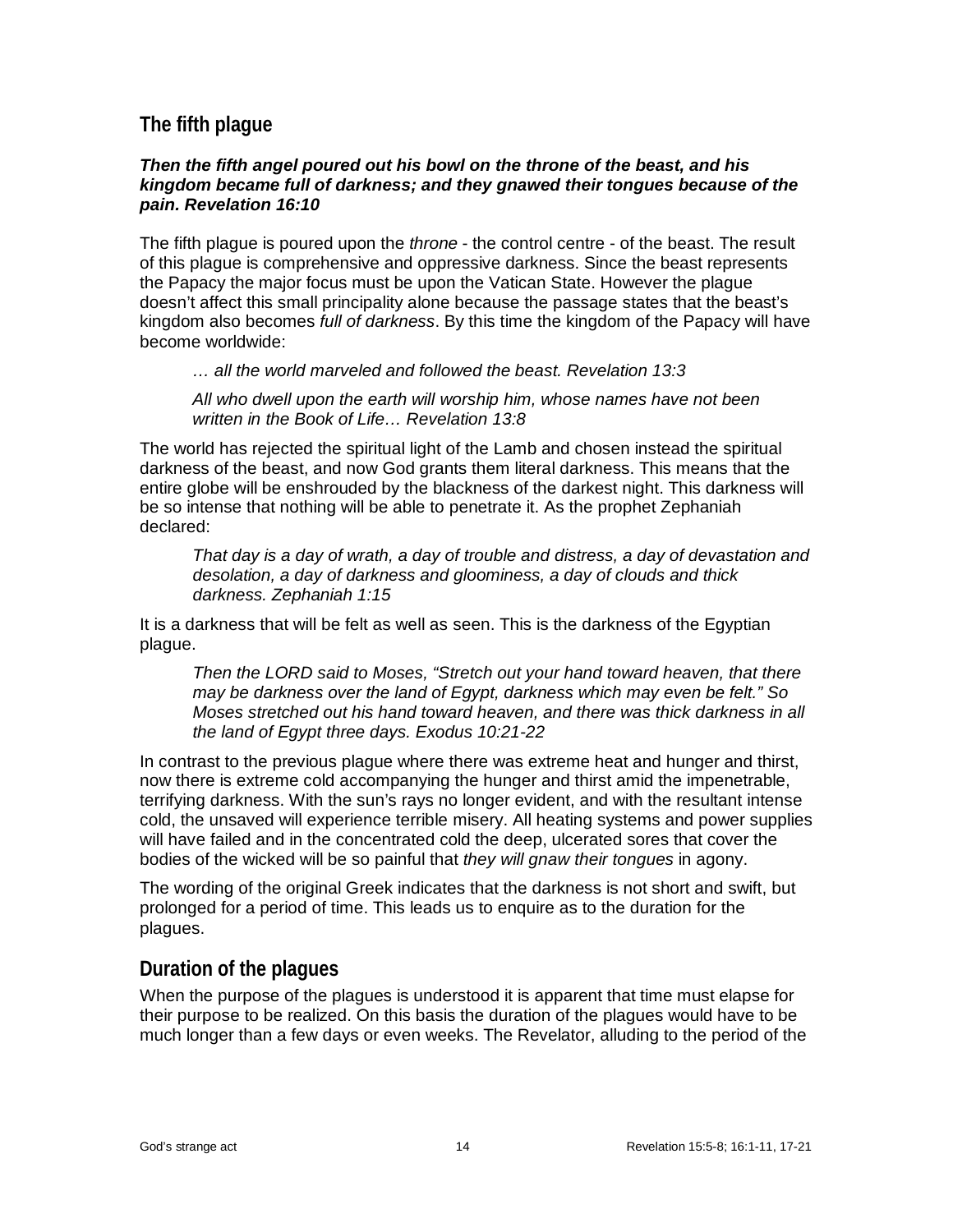plagues, specifically uses the term *one day* and according to the usual interpretation of time in a symbolic prophecy, this represents a period of one year.<sup>[19](#page-14-1)</sup>

Some have concluded that because the term *one hour* is used three times in Revelation Chapter 18 in connection with Babylon's punishment, that the plagues must be of very short duration. When the three expressions of *one hour* are analyzed however, it is quite clear that they apply to the final dissolution of Babylon.

*In one hour is your judgment* (punishment) *come. Revelation 18:10*

Revelation 18:9 reveals that this refers to the symbolic burning of Babylon.

*For in one hour such great riches came to nothing. Revelation 18:17*

Revelation18:15 shows that the one hour refers to Babylon's torment.

*For in one hour is she made desolate. Revelation 18:19*

Revelation 18:18 reveals that the *one hour* referred to, also refers to the symbolic burning of Babylon. It is apparent then that the *one hour* of punishment will be meted out during the final three of the seven plagues, which are especially targeted at Babylon.

The fifth plague is poured upon the *throne* of the beast, the central power of Babylon.

The sixth plague is poured upon the *Euphrates*, the numerous peoples supporting Babylon.

The seventh plague completes the *punishment and fall* of Babylon.

#### *Now the great city was divided into three parts, and the cities of the nations fell. And great Babylon was remembered before God, to give her the cup of the wine of the fierceness of His wrath. Revelation 16:19*

#### <span id="page-14-0"></span>**Babylon's composition**

Babylon is divided into three entities to facilitate the appropriation of punishments because some of Babylon's adherents are guiltier than others. According to Revelation 16:13-14 the three symbolic entities which compose Babylon are:

- 1. **The Dragon** Kings, rulers and governors under the brand of antichrist.<sup>[20](#page-14-2)</sup>
- 2. *The Beast*  The Papacy.
- 3. *The False Prophet* Apostate Protestantism. [21](#page-14-3)

Topic 26 of *Understanding Revelation* will explain in detail what these three symbols represent. Of the three, the Beast and the False Prophet will be the guiltiest of all. They comprise the spiritual leadership of Babylon, deceiving the rest of mankind and leading them to perdition. Their punishment will be ten times greater than that of other segments of Babylon.

*Their suffering was tenfold greater than that of their people.*<sup>[22](#page-14-4)</sup>

<span id="page-14-1"></span><sup>19</sup> Numbers 14:34; Ezekiel 4:6 (margin).

<span id="page-14-2"></span><sup>20</sup> Ellen G. White, *Testimonies to Ministers and Gospel Workers*, 3rd ed. (Boise, ID.: Pacific Press Publishing Assn., 1962) 39.

<span id="page-14-3"></span><sup>21</sup> A.P. Cooke, *Three Powers and Armageddon* (Sydney: Self-published, 2010).

<span id="page-14-4"></span><sup>22</sup> Ellen G. White, *Early Writings* (Washington, DC.: Review and Herald Publishing Assn., 1882) 282.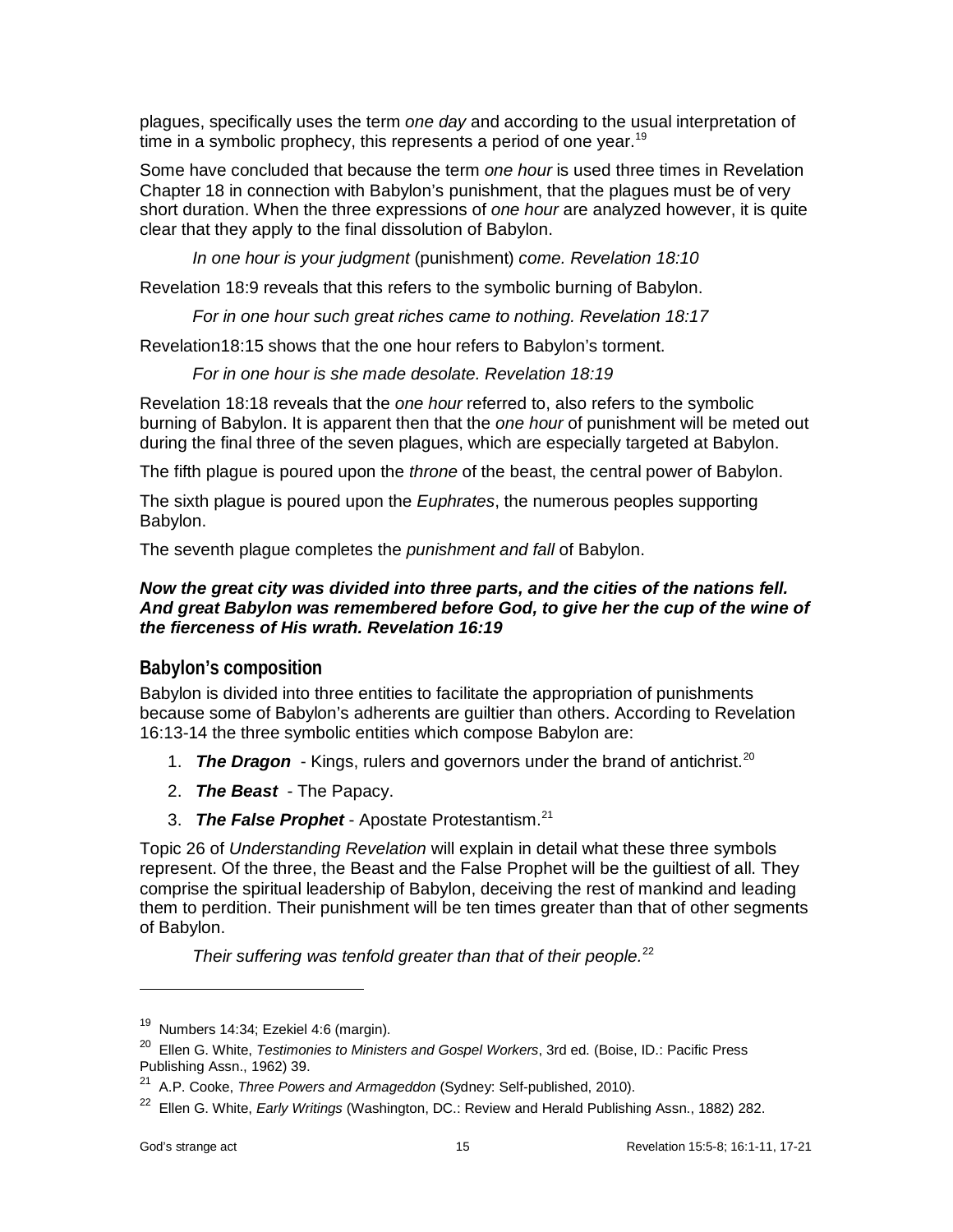#### <span id="page-15-0"></span>**Focus of the plagues**

It seems likely that the first four plagues will fall upon the apostate Babylonian world. The number *four* in Scripture often denotes universality, or the totality of a population. The final three plagues, however, concentrate upon the leadership of Babylon.

The *one day* (one year) duration must be necessary for the significance of the plagues to be understood. Not only are the plagues an administration of divine punishment, they are also a revelation of heaven's righteousness and justice. The plagues will reveal the true character and spirit of the unsaved and the justice of their punishment.

Looking at it objectively, it could appear that the majority of the world's inhabitants have been deceived by the leaders of Babylon and may not necessarily be in rebellion against God. Therefore subjecting them to the plagues could be deemed harsh and unjust. In light of this concern, a period of time will be essential in order to demonstrate the true spirit of the unsaved. This period of time would necessarily exceed a few days or weeks for this to be fully demonstrated.

With this in mind, it is significant that during the first three plagues there appears to be no apparent reaction on the part of the unsaved against God. However during the fourth, fifth and seventh plagues the unsaved finally give vent to their true feelings.

- Fourth plague *And they blasphemed the name of God… and they did not repent and give Him glory.* v9
- Fifth plague *They blasphemed the God of heaven because of their pains and their sores and did not repent of their deeds*. v11
- Seventh plague *Men blasphemed God because of the plague of the hail...* v21

The normal reaction of humans to such extreme pain would be to cry to God for mercy and relief. Finally, however, when the fourth plague falls upon them, the unsaved will burst forth in rebellion, blaspheming God. They do not repent. This will reveal to the universe their true condition. Though they had been misled, deluded, and hoodwinked by the religious leaders, at heart they themselves are also in rebellion against God.

Further evidence that the plagues will require more than a short period of time is that during the sixth plague the followers will withdraw their support for the false religious leaders and turn against them. Time will be required for this attitude to develop. This is because when the plagues commence, the supporters of the religious leaders are seen to be in complete harmony with them. It is not until the sixth plague that their eyes have been opened and they realize that their religious leaders have deluded them and used them for their own ambitious ends.

#### <span id="page-15-1"></span>**Further insight into the plagues' duration**

Further insight regarding the duration of the plagues is found in the experience of the Jews in the days of Queen Esther and King Ahasuerus of Persia, as recorded in the Book of Esther. A decree was enacted against God's ancient people that on a certain date, eleven months after the issuance of the decree, the Jews were to be put to death.<sup>[23](#page-15-2)</sup> This experience was a "type" of the situation which would face God's people at the end of time. It provides an insight into how the death decree against the saints is to be enacted.

<span id="page-15-2"></span><sup>23</sup> Esther 3:6, 7, 12-13.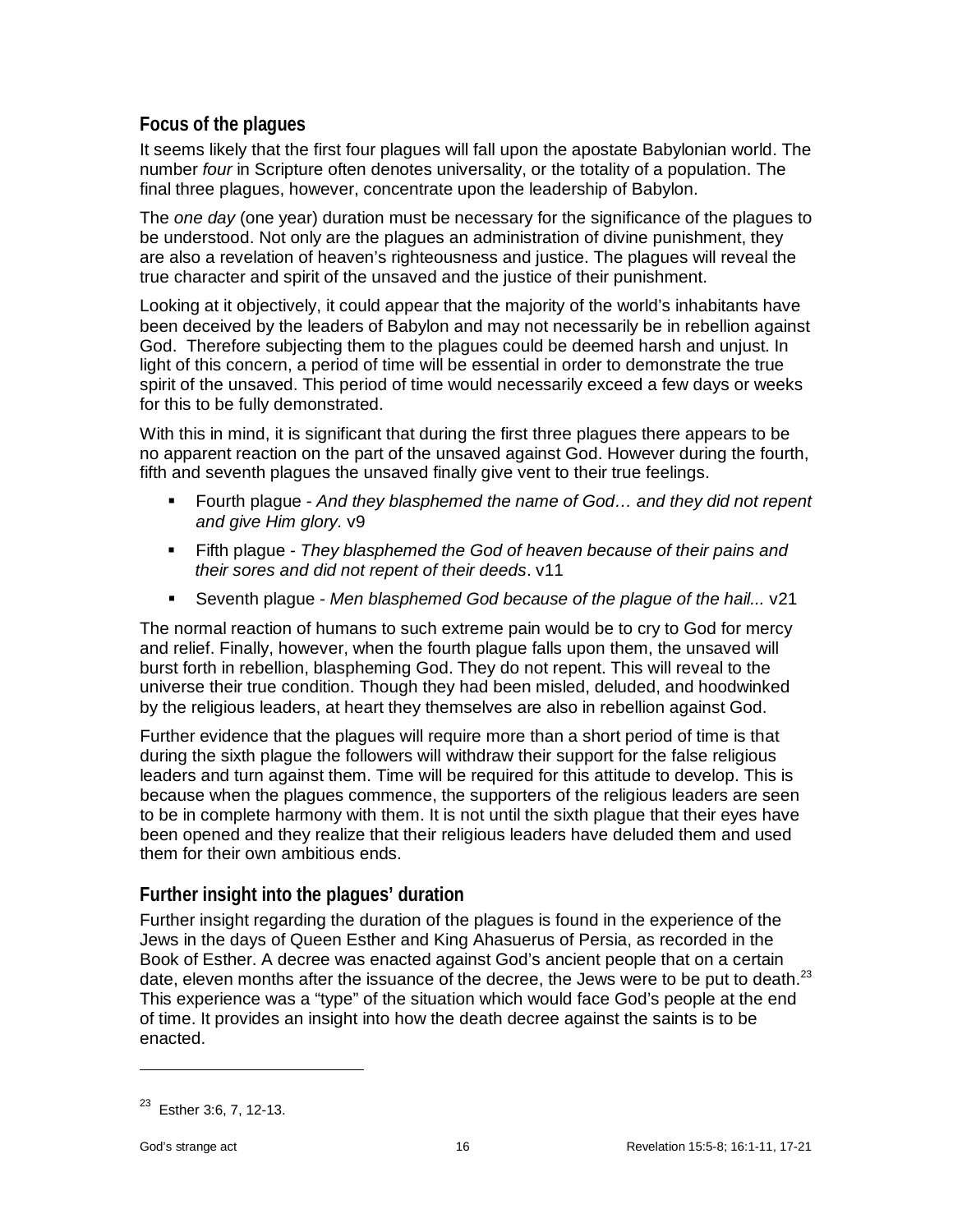*The decree which is to go forth against the people of God will be very similar to that issued by Ahasuerus against the Jews in the time of Esther.*[24](#page-16-1)

The book of Esther records how Haman, the principle enemy of the Jews' in her time, initiated the decree and set the exact date on which the decree would be issued followed by the exact date on which it was to be executed. According to Ezra 3:6-15 an eleven month period elapsed between the issuing of the decree and its execution. Because the decree against the saints in the end-time *will be very similar to that issued by Ahasueras,* it is reasonable to expect that the period between the issuing of the death decree of Revelation 13:15 and its execution could likewise be a period of eleven months.

If this application is valid, it means that if the death decree is issued around the close of probation, with its execution scheduled for eleven months later, this is what will lead to the events of the sixth plague. It also means that the duration of the plagues would need to be about twelve months - one prophetic day.

The sixth plague will be covered in Topics 26-28 of *Understanding Revelation*.

#### <span id="page-16-0"></span>**The seventh plague**

#### *Then the seventh angel poured out his bowl into the air, and a loud voice came out of the temple of heaven, from the throne, saying, "It is done!" v17*

God's wrath has been manifested against rebellion. Now justice is satisfied. The conflict has come to its end. God has no pleasure in the administration of punishment, but justice demands that it has to be administered**:** no doubt heaven is relieved to see it concluded.

#### *And there were noises and thunderings and lightnings...*

This depicts the awe-inspiring events that end the plagues and usher in the Second Advent of Christ. One author describes it thus:

*Fierce lightnings leap from the heavens, enveloping the earth in a sheet of flame. Above the terrific roar of thunder, voices, mysterious and awful, declare the doom of the wicked.*[25](#page-16-2)

*…and there was a great earthquake, such a mighty and great earthquake as had not occurred since men were on the earth. Now the great city was divided into three parts, and the cities of the nations fell. And great Babylon was remembered before God, to give her the cup of the wine of the fierceness of His wrath. Then every island fled away, and the mountains were not found. v18-20*

This will be the greatest earthquake in all of history and corresponds with the second earthquake of the sixth seal.

*…and every mountain and island was moved out of its place. Revelation 6:14*

Because of this final plague the earth is turned into a desolate wilderness. All the proud works of men are brought down to the dust. The lofty skyscrapers that presently pierce

<span id="page-16-1"></span><sup>24</sup> Ellen G. White, *Testimonies to the Church* 5:450.

<span id="page-16-2"></span><sup>25</sup> Ellen G. White, *Prophets and Kings* (Mountain View, CA.: Pacific Press Publishing Assn., 1917) 605.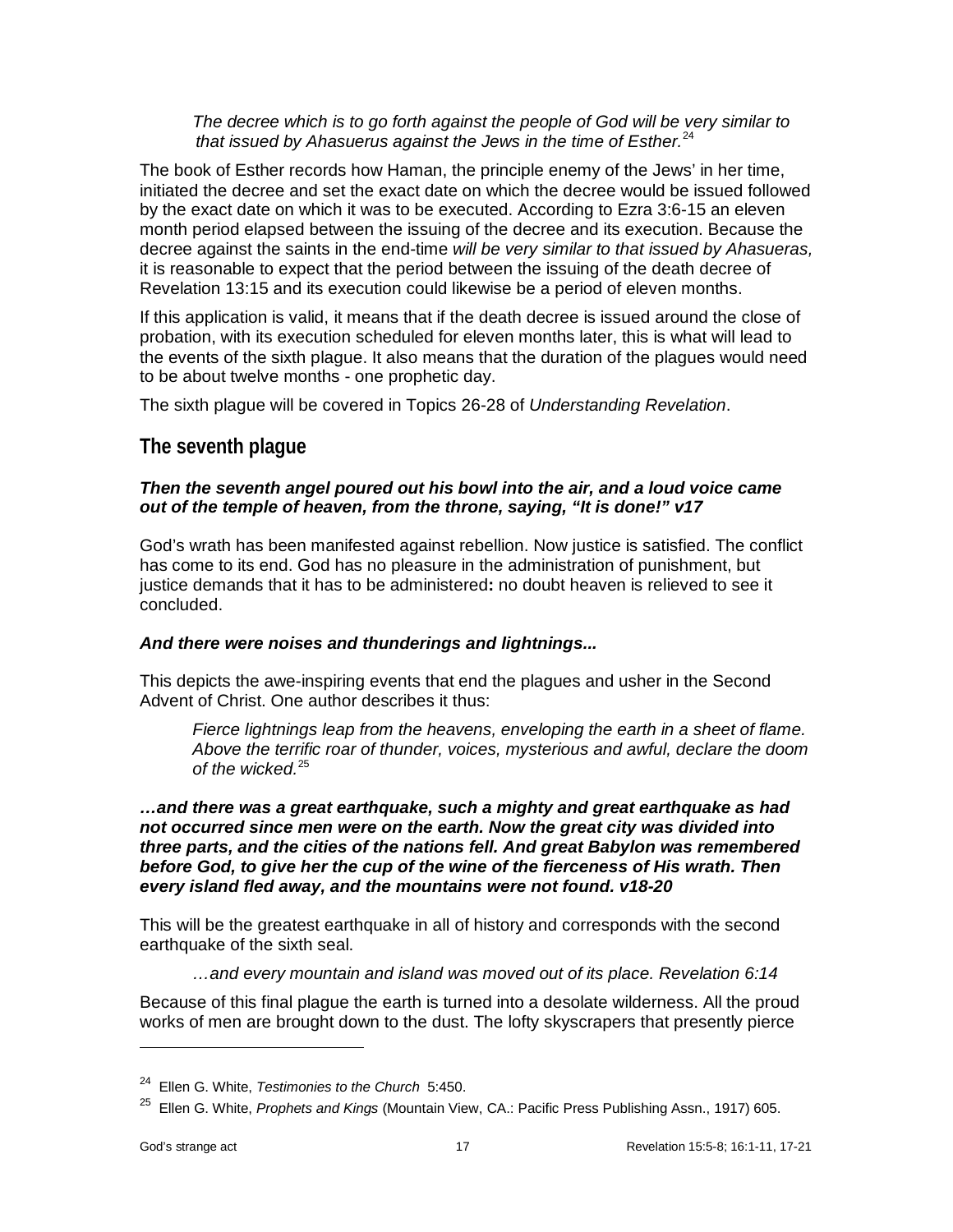the sky will collapse as a result of the earthquake. The cities of the earth with their teeming millions will be annihilated.

*The time is coming when large cities will be swept away.*[26](#page-17-0)

*The proudest cities of the earth are laid low. The lordly palaces, upon which the world's great men have lavished their wealth in order to glorify themselves, are crumbling to ruin before their eyes.*[27](#page-17-1)

No wonder God instructs His people beforehand to leave the cities and to retire to secluded country places. $^{28}$  Yet how will they fare when they are among the mountains and the mightiest of earthquakes levels the mountains and fills the valleys? The author of the book *The Great Controversy* states:

*The mountains shake like a reed in the wind, and ragged rocks are scattered on every side. There is a roar as of a coming tempest. The sea is lashed into fury…The whole earth heaves and swells like the waves of the sea. Its surface is breaking up…Mountain chains are sinking. Inhabited islands disappear. The seaports are swallowed up by the angry waters. [29](#page-17-3)*

The saints of God will participate in the most awe inspiring experience ever to transpire upon the earth. As the psalmist wrote:

*God is our refuge and strength, a very present help in trouble. Therefore we will not fear, even though the earth be removed, and though the mountains be carried into the midst of the sea; though its waters roar and be troubled, though the mountains shake with its swelling. Psalm 46:1-3*

*For He shall give His angels charge over you, to keep you in all your ways. In their hands they shall bear you up, lest you dash your foot against a stone. Psalm 91:11-12*

At this time the ministry of angels will be a special feature in the protection and deliverance of the saints.

#### *And great hail from heaven fell upon men, each hailstone about the weight of a talent. Men blasphemed God because of the plague of the hail, since that plague was exceedingly great. v21*

A talent is approximately 25 kilograms in weight. Imagine the devastation as these massive hailstones hurtle from the sky and smash onto the earth. This will complete the destruction of human civilization and result in worldwide desolation.

There is some evidence for the existence of ice in outer space and in the upper atmosphere. The delicate, wispy cirrus clouds are understood to be ice crystals floating in a band between seven to twelve kilometers above the earth. Regardless, God can create whatever is needed to fulfill His purposes.

<span id="page-17-0"></span><sup>26</sup> Ellen G White, ; Ellen G. White, *Evangelism* (Washington DC: Review and Herald Publishing Assn, 1946) 29.

<span id="page-17-1"></span><sup>27</sup> Ellen G. White, *The Great Controversy* 637.

<span id="page-17-2"></span><sup>28</sup> Ellen G. White, *Testimonies to the Church* 5:464-465.

<span id="page-17-3"></span><sup>29</sup> Ellen G. White, *The Great Controversy* 637.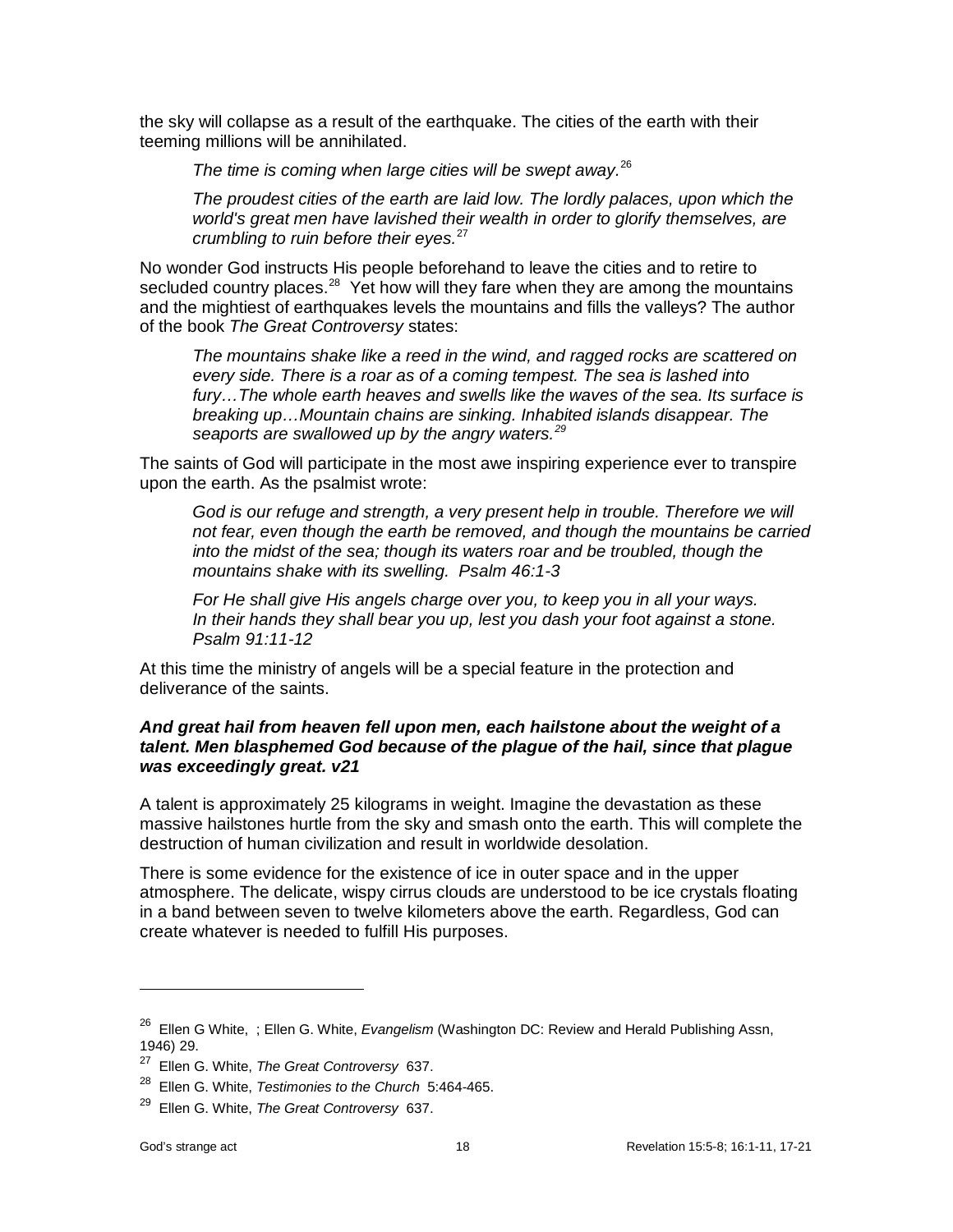In Siberia there is a giant crater three kilometers in diameter and eighty kilometers in circumference. It was found that instead of being composed of metal, it was filled with mud. The flattening of forests for kilometers in every direction indicated that a cosmic iceberg had hit the earth. It was so immense that even the friction of the earth's atmosphere failed to melt it. Scripture intimates that God has huge quantities of ice in reserve for the time of trouble.

*Have you entered the treasury of snow, or have you seen the treasury of hail, which I have reserved for the time of trouble, for the day of battle and war? Job 38:22-23*

The psalmist sang under inspiration:

*Fire and hail, snow and clouds; stormy wind, fulfilling His word… Psalm 148:8*

## <span id="page-18-0"></span>**Conclusion**

Christ returns at the climax of the plagues to reward every individual according to their decisions and their actions. To those of the unsaved who have survived the seven last plagues, it means their destruction. To the remnant of the saints who have passed through the plagues unscathed, and have experienced the marvelous protection of God, it means life everlasting.

<span id="page-18-1"></span>*Behold, this is our God; we have waited for Him and He will save us. This is the* Lord. We have waited for Him; we will be glad and rejoice in His salvation. *Isaiah 25:9*

# **Appendix A**

<span id="page-18-2"></span>There is a view that the reason Jesus gave the instruction in Matthew 24:20 regarding avoiding flight on the Sabbath was because the gates in Jerusalem were shut on the Sabbath and consequently His disciples would not be able to escape. In the siege of Jerusalem however, the gates were shut continuously. It is therefore obvious that the reason for Jesus' instruction was that forty years after his resurrection, the fourth commandment was still valid.